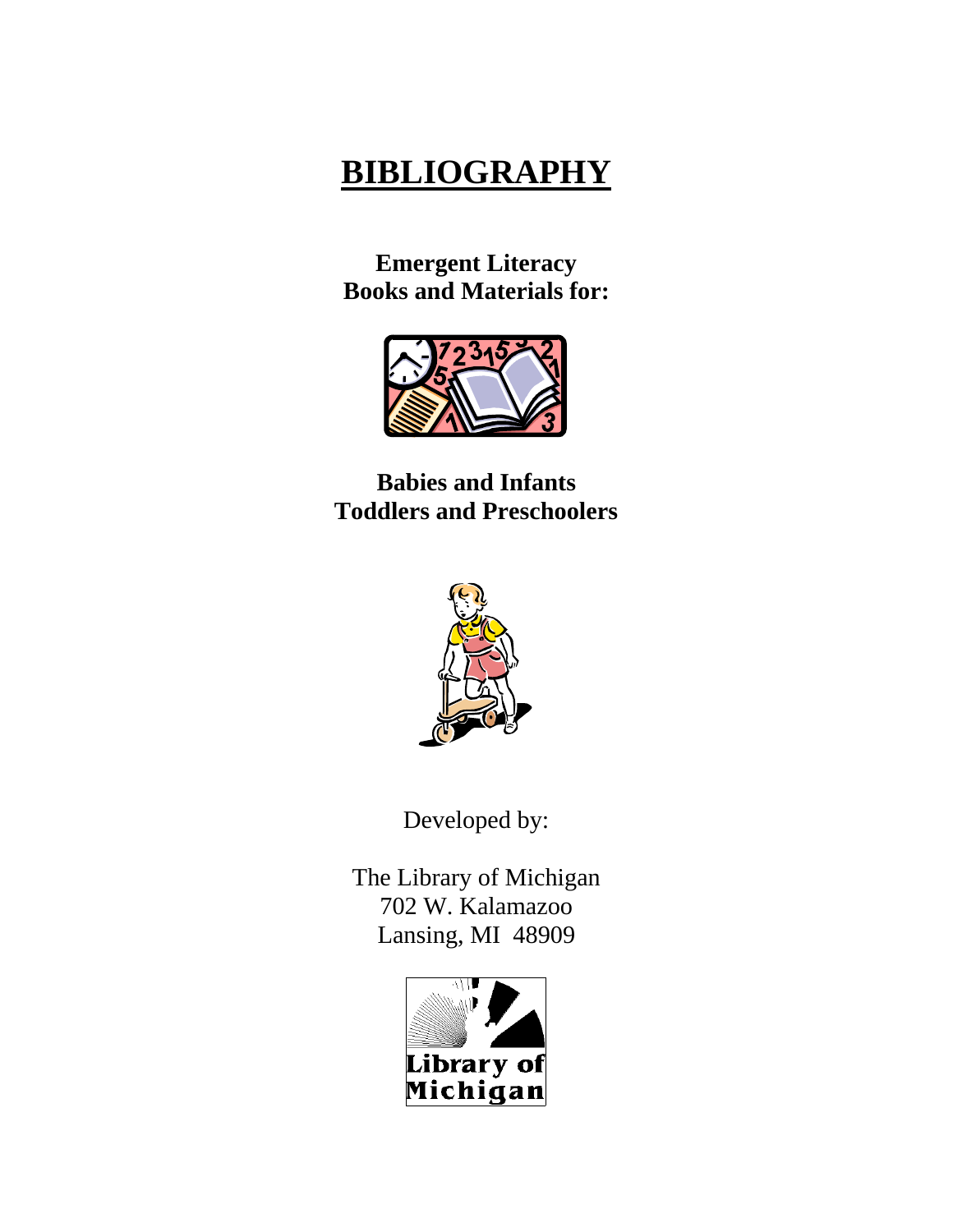## BABIES AND INFANTS - BOOKS

Aliki. Welcome, Little Baby. Greenwillow, 1987. Mother tells baby what life has to offer.

Bang, Molly. Ten, Nine, Eight. Tupelo Books, 1998. This simple counting book helps Dad get baby ready for bed.

Boynton, Sandra. Moo, Baa, La La La. Little Simon, 1982. A classic of animals at their silliest. (see other titles by Sandra Boynton).

Bradman, Tony. Daddy's Lullaby. McElderry Books, 2002. Daddy and his baby are up late at night.

Brown, Margaret Wise. Bumble Bee. HarperCollins, 1999. A poem follows the sights and sounds of a bumble bee.

Cousins, Lucy. Farm Animals. Candlewick, 1999. A simple concept book that introduces babies to farm animals.

Crews, Donald. Freight Train. Beech Tree Books, 1996. Babies learn colors as a freight train moves from day to night.

Gentieu, Penny. Grow! Babies! Crown, 2002. Photographs of 19 babies highlight the developmental milestones of their first year

George, Kristine O'Connell. Book! Clarion, 2001. One little boy finds out all the possibilities of books.

Grobel, Roberta. Peek-A-Boo, You. Cartwheel, 2002. Babies hide behind blankets, balloons, hats, and bears.

Hathon, Elizabeth. Night-Night Baby. Grosset & Dunlap, 2000. Photographs of babies and toddlers as they get ready for bed.

Hathon, Elizabeth. Oh Baby! Grosset & Dunlap, 1999. This touch-and-feel book lets baby interact.

Hoban, Tana. Black on White. Greenwillow, 1993. Black illustrations on a white background highlight familiar objects.

Holtz, Lara, ed. Babies. Dorling Kindersley, 2002. Photographs of babies playing, smiling, and laughing through a typical day.

Hubbell, Patricia. Pots and Pans. HarperCollins, 1998. Baby makes a mess in the pots and pans.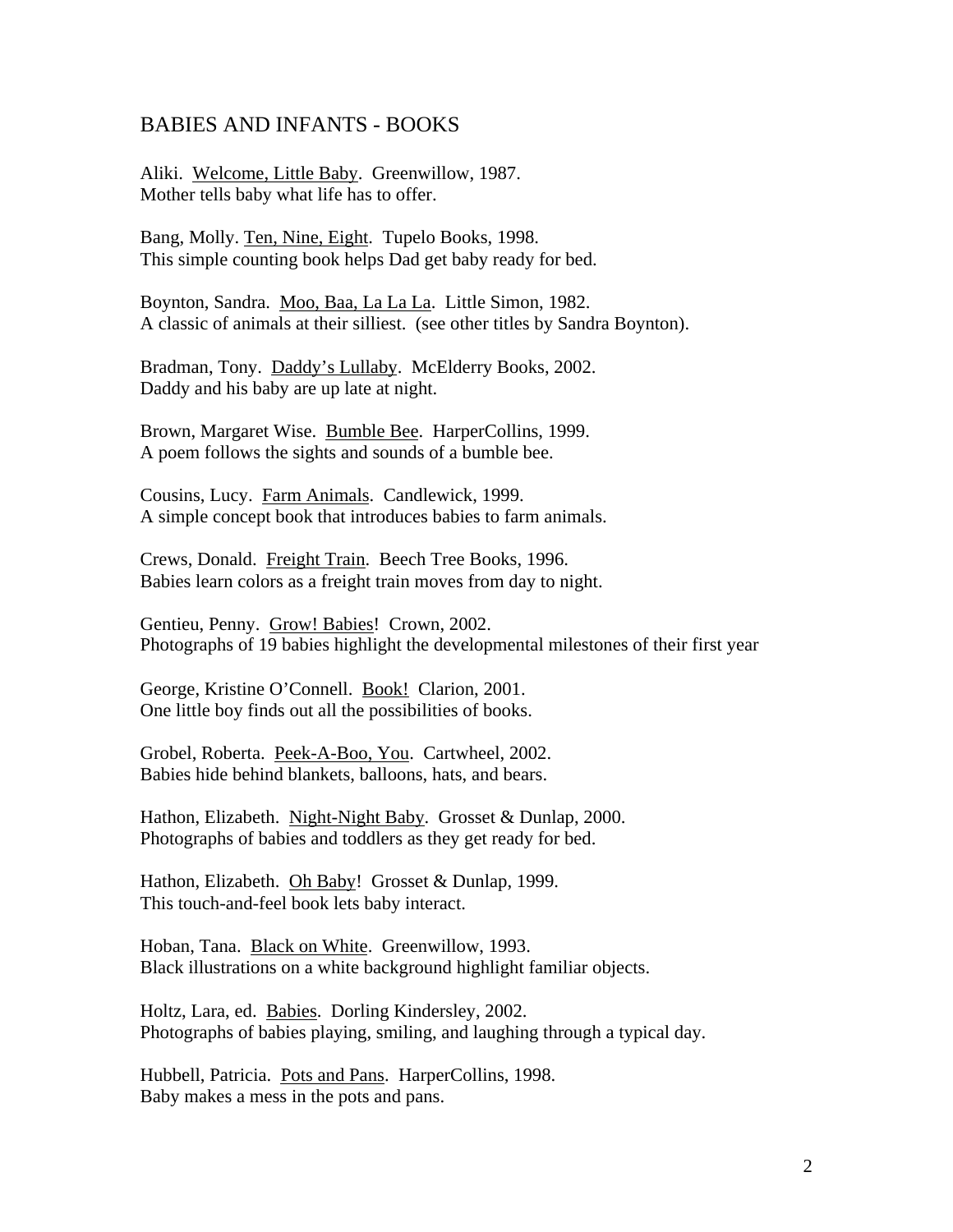Katz, Karen. Counting Kisses. McElderry/Simon & Schuster, 2001. A cranky baby is eventually soothed with kisses.

Katz, Karen. Where is Baby's Belly Button? Little Simon, 2000. Easy-to-lift flaps help baby find the belly button.

Lorsodo, Stephen. Cow Moo Me. HarperCollins, 1998. Rhyming text about animals.

Marzolla, Jean. Mama Mama. HarperFestival, 1999. Animals with their little ones are highlighted in this board book. (see also Papa Papa, 2000).

McGee, Marni. Sleepy Me. Simon & Schuster, 2001. The going to bed ritual leads eventually to a sleeping baby.

Meyers, Susan. Everywhere Babies. Harcourt, 2001. Babies from many cultures in many moods.

Miller, Margaret. Baby Faces. Little Simon, 1998. A cast of multiethnic babies makes simple facial expressions. (see also Baby Food, 2000).

O'Book, Irene. Maybe My Baby. HarperCollins, 1998. Babies modeling a variety of careers.

Ormerod, Jan. Peek-a-boo! Random House, 1997. Half-page flaps reveal different responses to "where's the baby?"

Oxenbury, Helen. Helen Oxenbury's Little Baby Books. Candlewick, 1996. A set of four books for babies: "I Can", "I See", "I Hear" and "I Touch."

Sutinis, Beth, ed. My First Word Touch and Feel. Dorling Kindersley, 2001. This large board book allow babies to learn familiar objects while incorporating textures.

Suen, Anastasia. Baby Born. Lee & Low, 1998 This colorful book follows new babies through each season and each new step of development.

Taylor, Ann. Baby Dance. HarperCollins, 1999 Father comforts his baby daughter with dancing and singing.

Tracy, Tom. Show Me! HarperCollins, 1999. Baby learns body parts with parent.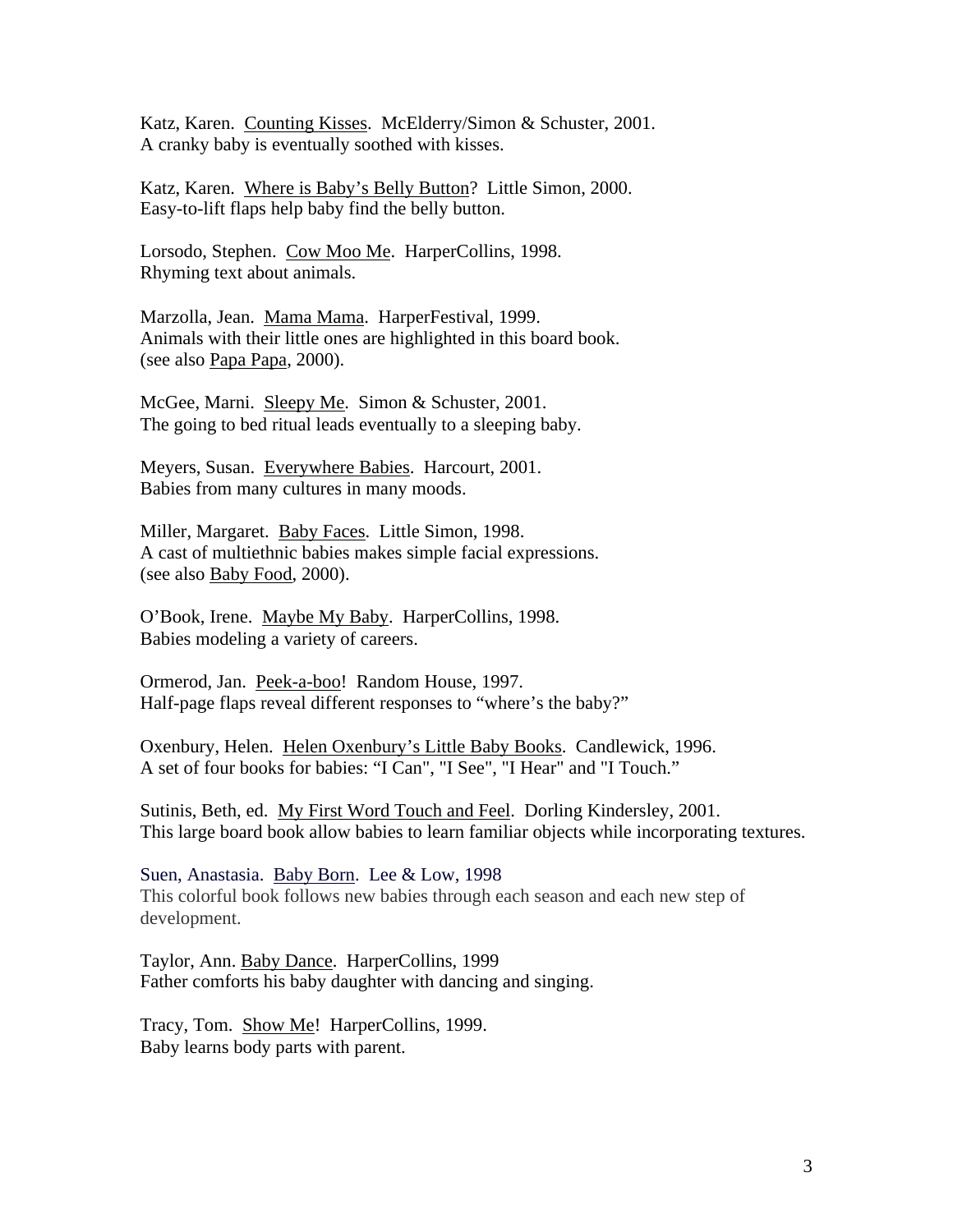Wellington, Monica. Baby in a Buggy. Baby in a Car. Baby at Home. Baby Goes Shopping. Dutton Books, 1995, 1997. Very simple identification books of what baby sees and does in typical settings.

Other books: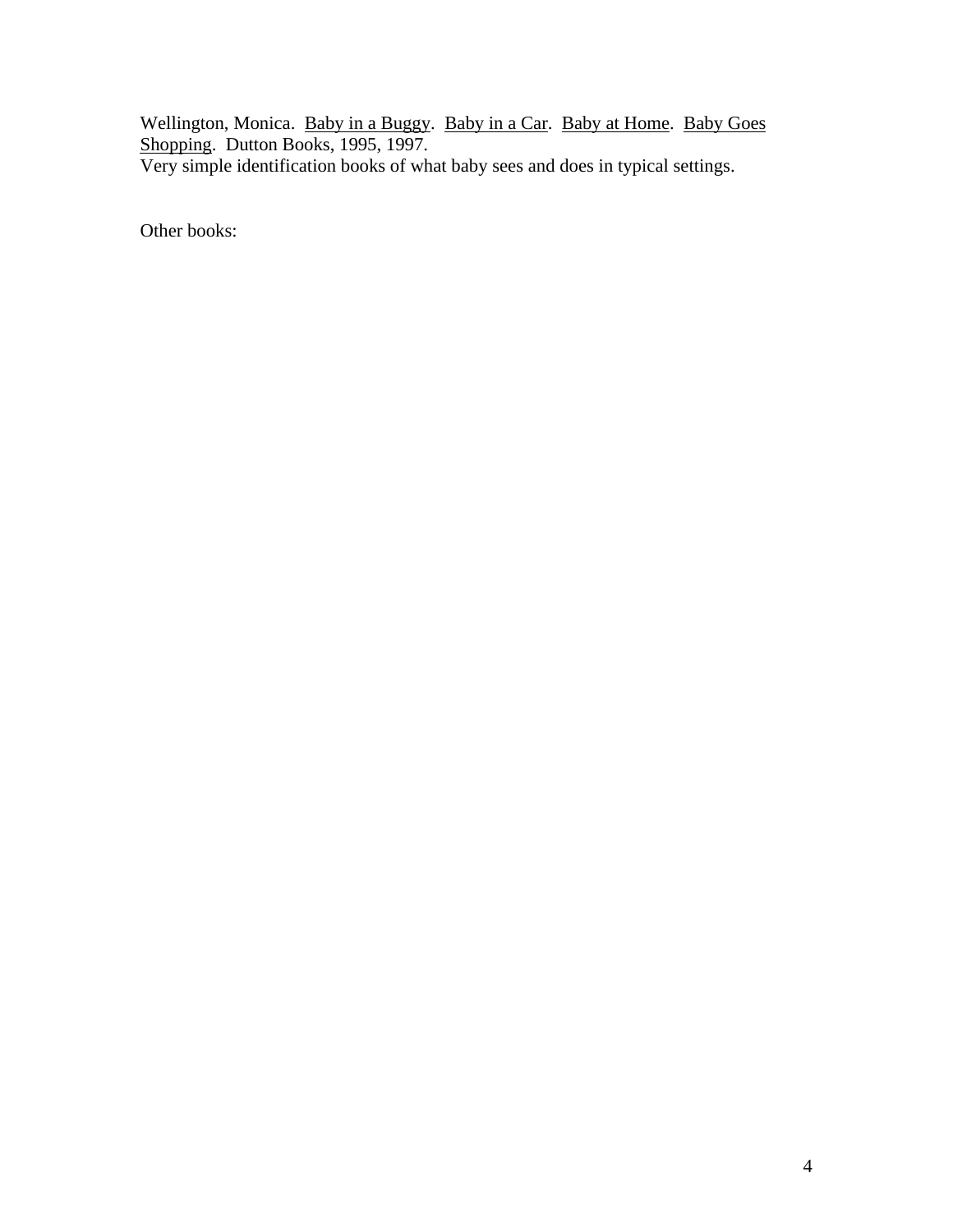#### **BABIES AND INFANTS – AUDIO VISUAL**

Baby Einstein series. Buena Vista Home Video. Various dates. Video/DVD. Videos and DVDs for babies to learn about music, animals, shapes, art and other topics.

Bach for Babies: Fun and Games for Budding Brains. Polygram, 1999. CD. A musical jumpstart for baby's brain.

Bee Smart Baby Videos (Baby Math, Vocabulary Builder, Action Words, ABCs, Crazy for Color). National Educational Systems, Inc. Various dates. Video.

Chapin, Tom. Great Big Fun for the Very Little Ones. Music Little People, 2001. CD. Known for his sing-along style, Chapin engages children of all ages.

Daddies Sing GoodNight: A Fathers' Collection of Sleepytime Songs Sugarhill, 1994. CD. Songs just right for Daddy to share with baby.

Disney Records Children's Favorite Songs (multiple volumes). Disney, 1991. CD. Familiar songs and characters delight young ears.

Jaeger, Sally. From Wibbleton to Wobbleton. Big Kids, 1998. Video. A storyteller introduces adults and babies/toddlers to rhyme, lap songs and finger plays.

The Mozart Effect – Music for Babies – Playtime to Sleepytime Children's Group, 1998. CD (volumes 1 and 2). Babies first exposure to classical music.

On a Starry Night. Windham Hill, 1997. CD. Music from around the world for little ones.

Palmer, Hap. Babysong. National Educational Systems, Inc., 1984. CAS/CD. Hap Palmer pioneered the integration of music and movement in the area of early childhood education.

Palmer, Hap. More Babysong. National Educational Systems, Inc., 1981. CAS/CD. (see *Babysong*). More songs for baby from Palmer.

Palmer, Hap. Peek-A-Boo, Songs for Young Children. Hap Palmer, 1996. CD. Kids and parents can't resist Hap Palmer's perky style with children's songs.

Playtime for Babies. Baby Playtime, 2000. Video. Helps babies 2-7 months develop visual, auditory, tactile, balance and coordination skills.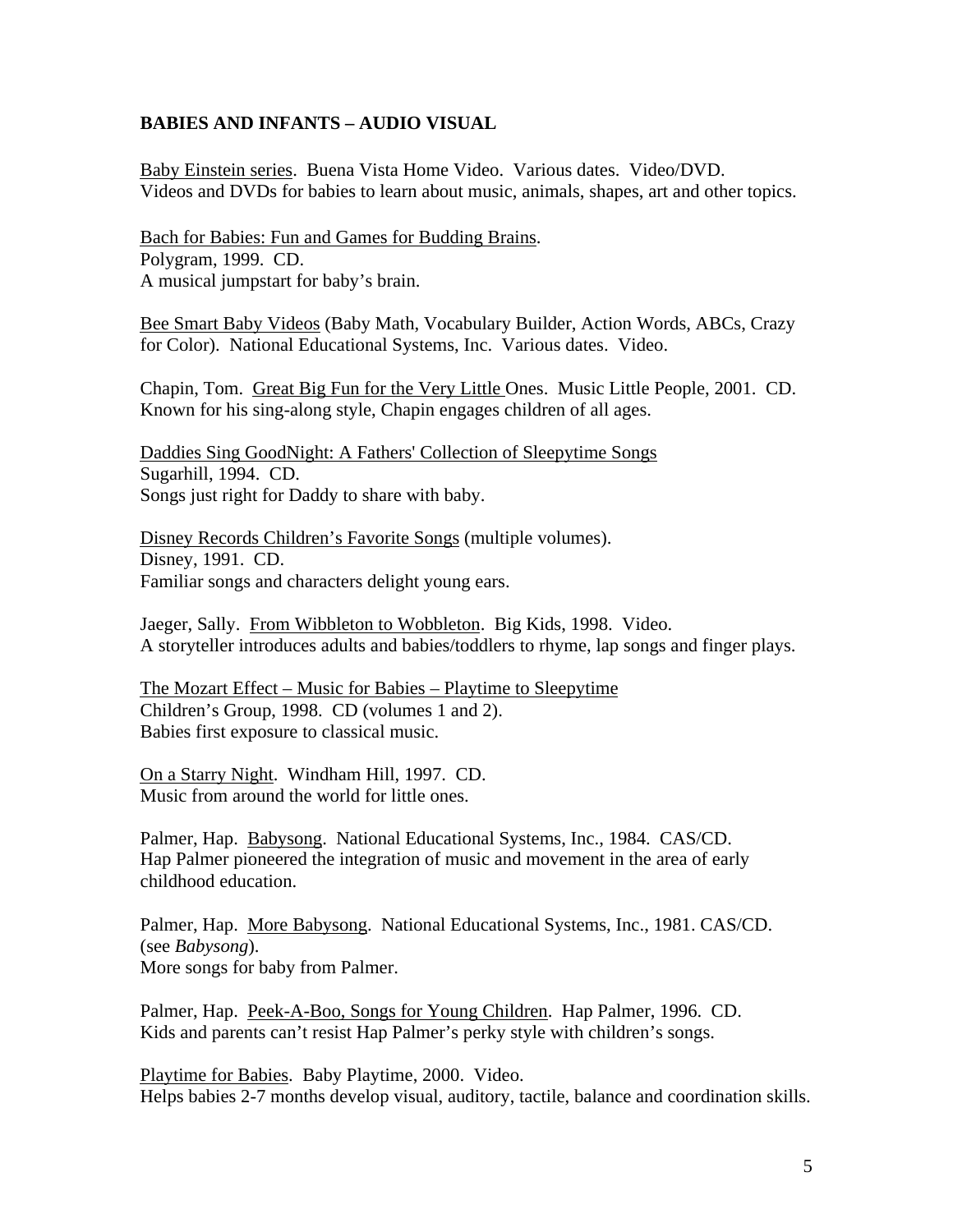Playtime for Creepers. Baby Playtime, 2000. Video. Encourages activity to develop strength and balance in babies 6-11 months.

Playtime for Newborns. Baby Playtime, 2000. Video. Provides simple tactile, visual, sound and strength-related activities for newborns.

Raffi. Singable Songs for the Very Young. Rounder, 1996. CD. The king of music for the very young entertains with some classics.

Sesame Street Platinum: All-Time Favorites. Sony Wonder, 1995. CD. The gang from Sesame Street sings some favorites.

So Smart! Videos (*Sights & Sounds, Letters, Colors, Spanish, Musical Instruments*). National Educational Systems, Inc. Various Dates. Video. *So Smart* is one of the many tapes created to stimulate a baby's mind (ages 3 months to 3 years).

'Til Their Eyes Shine (The Lullaby Album). Sony, 1992. CD. A soothing collection of lullabies for baby.

You are Special (Mr. Rogers). Youngheart, 1998. CD. Kids of all ages are drawn to the fun yet soothing voice of Mr. Rogers.

Other audio-visual: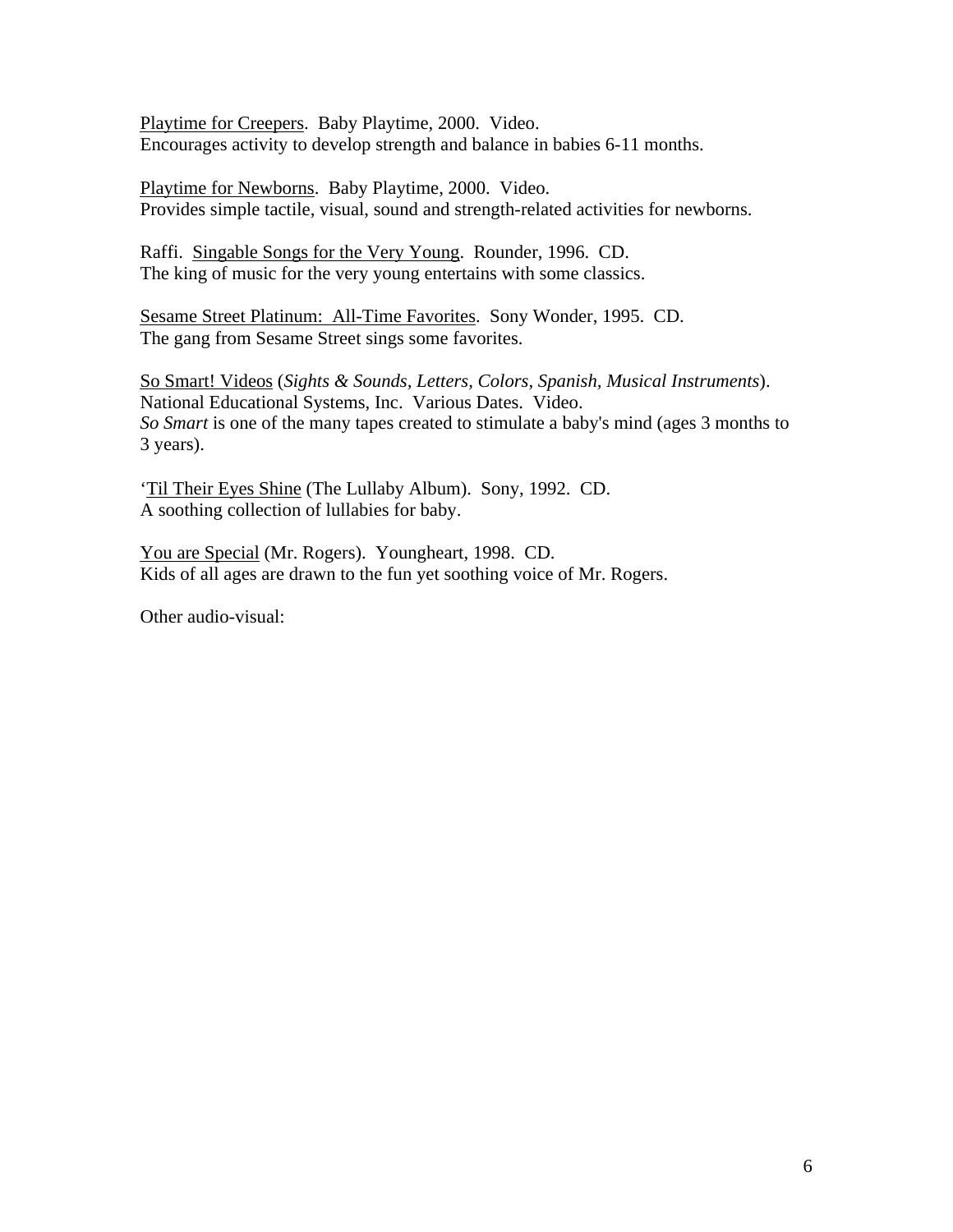# **BABIES AND INFANTS – RESOURCES FOR ADULTS**

Acredolo, Linda. Baby Signs: How to Talk With Your Baby Before Your Baby Can Talk. McGraw-Hill, 2002.

Babies are capable of simple signing before they are able to verbally talk.

Chorao, Kate. Knock at the Door and Other Baby Action Rhymes. Dutton, 1999. A collection of 20 fingerplays or action rhymes told in rhythmic language

Cole, Joanna. Pat-A-Cake and Other Play Rhymes. Mulberry, 1992. Interactive play rhymes with babies and toddlers.

Cole, Joanna. The Eentsy, Weentsy Spider: Fingerplays and Action Rhymes. Mulberry, 1991. Action rhymes and finger plays to engage the very young.

Ernst, Linda L. Lapsit Services for the Very Young, Volume II. Neal-Schuman, 2001. Even though this book is geared to librarians, all adults who work with the very young to create a literacy rich environment will benefit from this book. (See also Volume I. Neal-Schuman, 1995.)

Fields, Marjorie Vannoy. Let's Begin Reading Right: A Developmental Approach to Emergent Literacy,  $4<sup>th</sup>$  Ed. Prentice Hall, 1999.

This text presents the latest research findings in the field of emergent literacy from infancy through independent reading and writing.

Herr, Judy. Creative Resources for Infants and Toddlers. Delmar, 1998. Focuses on developmental traits for birth through twenty-four months outlined in weekly and monthly increments.

Kapp, Richard, ed. Lullabies: An Illustrated Songbook. Gulliver Books, 1997. Words and music to accompany traditional lullabies.

Lally, J. Ron, et.al. Caring for Infants and Toddlers in Groups: Developmentally Appropriate Practice. Zero To Three, 1995.

Designed to help caregivers, program directors, coordinators, administrators, trainers, licensors, families and leaders in the field of early care and education recognize the special knowledge and skills needed to offer a nurturing group care environment to very young children.

Lansky, Vicki. Games Babies Play: From Birth to Twelve Months, 2<sup>nd</sup> Ed. Book Peddlers, 2001.

A collection of activities that keep pace with baby's changing abilities; each section includes developmental information, fun routines, songs, and rhymes.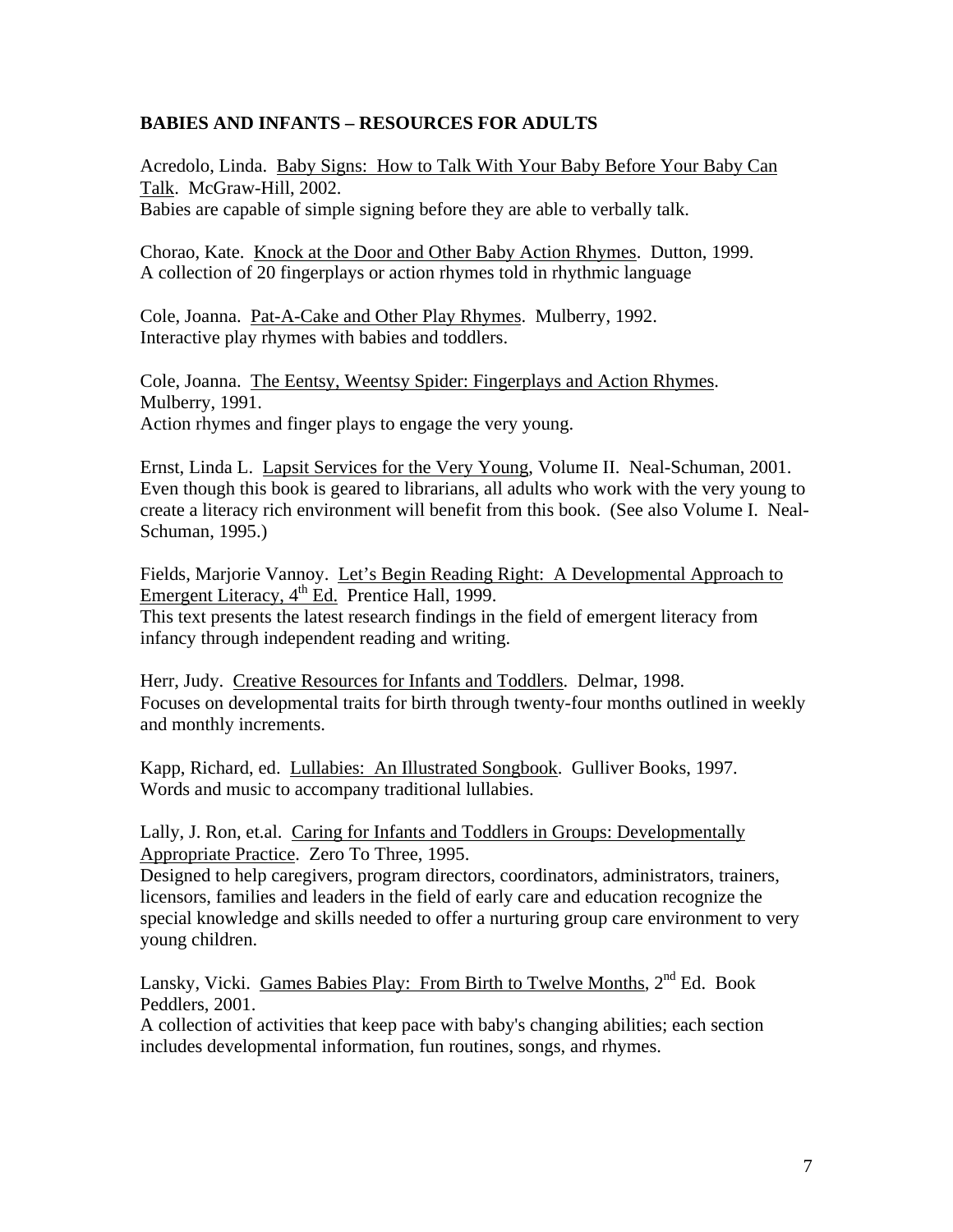Lerner, Claire. Getting in Tune: The Powerful Influence of Music on Young Children's Development. Levine-Gelb Communications, 2002. Offers practical information about how music can enrich a child's life.

Masi, Wendy S. Baby Play (Gymboree). Creative Publishing, Int'l, 2001. Although designed to help parents engage their infant in activities that will encourage developmental skills, the activities are appropriate for child care as well.

Schickendanz, Judith. Much More Than the ABC's: The Early Stages of Reading and Writing. NAEYC, 1999.

Literacy begins at birth and Schickendanz offers books and practical advice to stimulate a baby's early learning.

Silberg, Jackie. 125 Brain Games For Babies. Consortium Book Sales & Dist., 1999. Packed with everyday games, songs, and other opportunities to contribute to the brain development of children from birth through 12 months.

Silberg, Jackie. Games to Play with Babies. Gryphon, 2001. Fifty games promote self-confidence, coordination, social skills and much more.

Weitzman, Elaine. Learning Language and Loving It: A Guide to Promoting Children's Social, Language, and Literacy Development in Early Childhood Settings (Second Edition). The Hanen Centre, 2002.

Addresses the full range of topics which impact on children's language learning in early childhood settings.

Wilner, Isabel. The Baby's Game Book. Greenwillow, 2000. These songs help baby and caregiver bond while engaging in play.

Other resources for adults: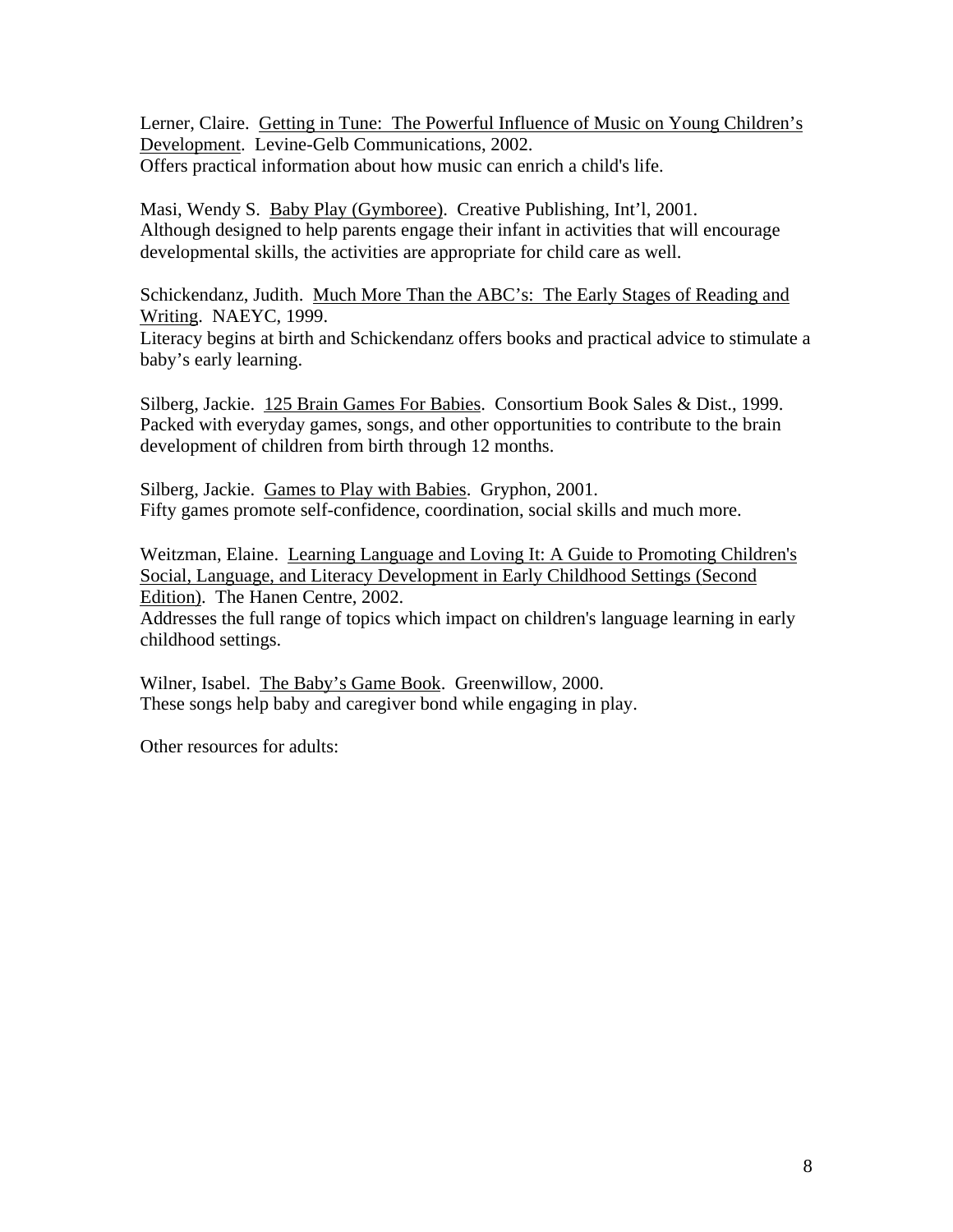# **BABIES AND INFANTS - WEBSITES**

American Library Association/Public Library Association Preschool Literacy Initiative http://www.ala.org/Content/NavigationMenu/PLA/Projects/PLA\_and\_ALSCs\_Preschool \_Literacy\_Initiative/PLA\_and\_ALSCs\_Preschool\_Literacy\_Initiative.htm

Early Words http://www.earlywords.net/index.html

Reading Activities for Your Baby http://www.smarterkids.com/rescenter/library/activities/baby\_reading.asp?redir=true

Reading Rockets http://www.readingrockets.org/lp.php?SCID=11

Zero to Three http://www.zerotothree.org

Other websites: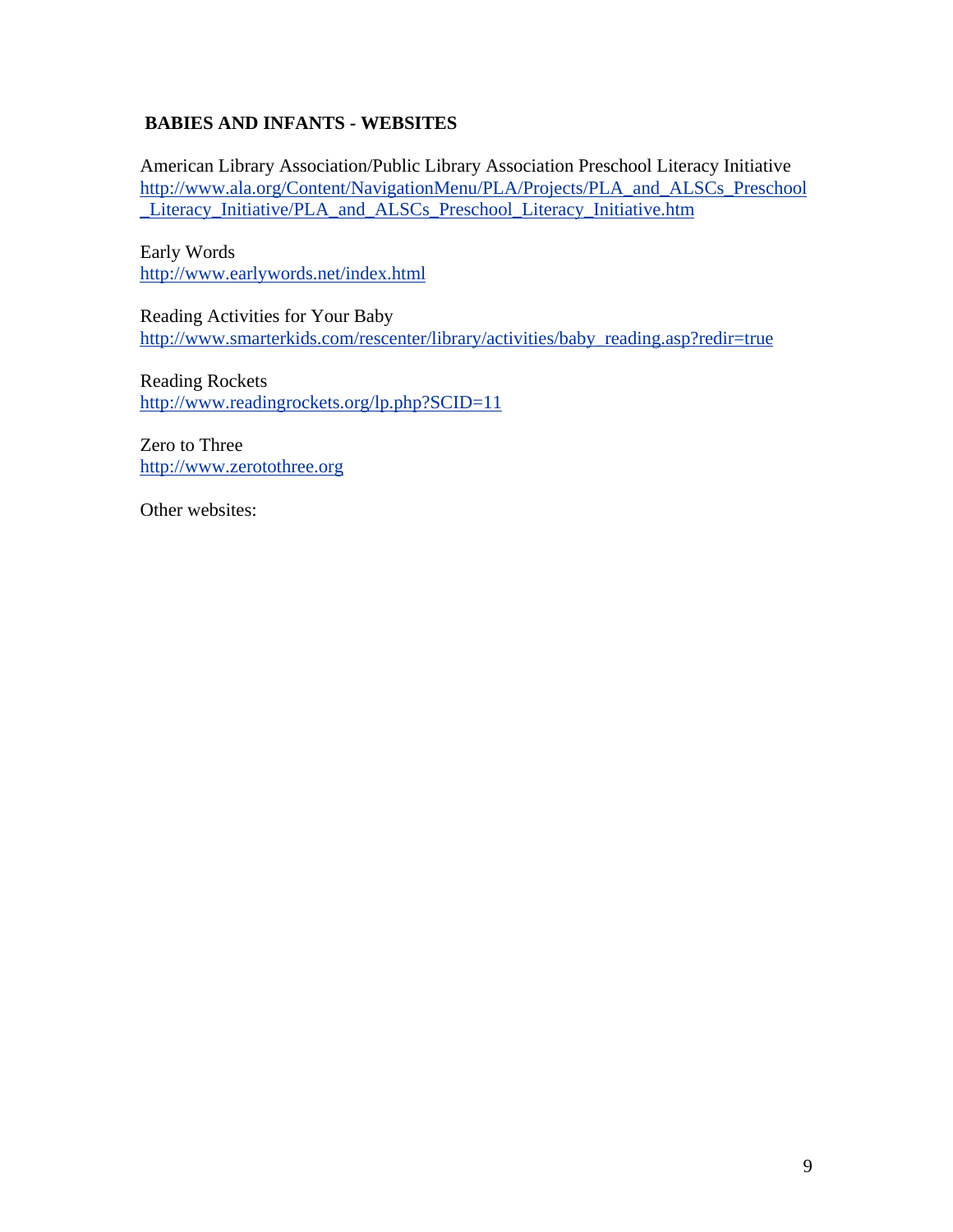#### **TODDLERS AND PRESCHOOLERS – BOOKS and BOOK SETS**

Alborough, Jan. Where's My Teddy? Candlewick, 1995. Eddie loses his teddy. BIG BOOK.

Appelt, Kathi. Bubbles, Bubbles. HarperFestival, 2001. Playful illustrations show the joy a toddler experiences at bathtime.

Ata, Te, contributor. Baby Rattlesnake. Children's Book Press, 1989. Baby Rattler wants a rattle even though he is not yet ready to have one.

Barton, Byron. My Car. Greenwillow, 2001. Short sentences take readers on a basic tour of car care and maintenance.

Big Book Theme Kits. Lakeshore Learning Materials. Big Books with props and materials to such favorites as *The Cow That Went Oink*, *Silly Sally*, *If You Give a Mouse a Cookie* and others (see individual titles at Lakeshore as well).

Brown, Margaret Wise. Goodnight Moon. HarperCollins, 1947. This classic tale is perfect for winding down and saying goodnight.

Carle, Eric. Slowly, Slowly, Slowly, Said the Sloth. Philomel, 2002. Sloth marches to his own drummer even when he is questioned as to why he is so slow.

Chinn, Karen. Sam and the Lucky Money. Lee & Low, 1997. During Chinese New Year, a young boy encounters a homeless person and discovers that no gift is too small when it comes from the heart.

Cowell, Cressida. What Shall We Do With the Boo-Hoo Baby? Scholastic, 2000. Animals try everything to try to soothe a baby who won't stop crying.

Cronin, Doreen. Click, Clack, Moo: Cows That Type. Simon & Schuster, 2000. The cows have demands and they submit them fully typed.

Dillon, Leo. Rap A Tap Tap: Here's Bojangles-Think Of That! Blue Sky, 2002. This simple book tells the story of the ground-breaking African-American tap dancer, Bill "Bojangles" Robinson.

Dorros, Arthur. Abuela. Dutton, 1990. A young girl imagines flying over New York City her abuela, her grandmother (some Spanish phrases).

Emberley, Ed. Go Away, Big Green Monster. Little Brown, 1993. A monster appears and disappears to sooth a child's fear of monsters. DIE CUT.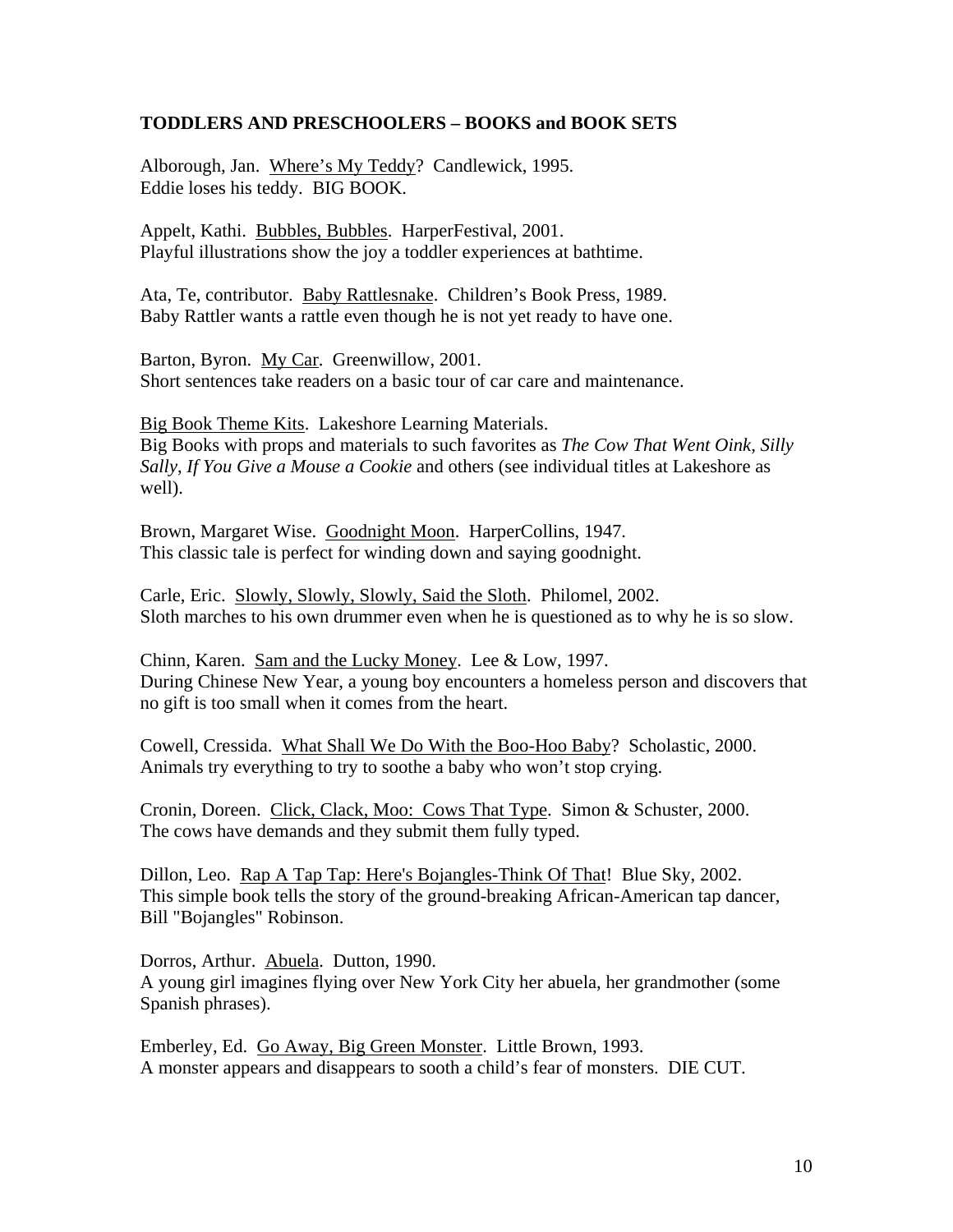Faulkner, Keith. The Wide-Mouthed Frog. Dial, 1996. A frog encounters animals and what they eat. POP-UP.

Feiffer, Jules. Bark, George. HarperCollins, 1999. George opens his mouth to bark but barking is not what he does.

Fleming, Denise. In the Tall, Tall Grass. Henry Holt, 1993. A child discovers what lives in the grass from day to night. BIG BOOK.

Folkmanis. My First Finger Puppet Book. Imaginarium.com Includes small finger puppets with larger puppets attached to pages.

Gerhator, David. Bread is for Eating. Henry Holt, 1995. A mother sings a Spanish song celebrating bread. In English and Spanish.

Goldilocks and the Three Bears – Finger Puppets and Glove. Kaplan Early Learning. The characters from this classic story come alive in lively puppets (other fairly tales are also available, such as The Three Little Pigs).

Gollub, Matthew. Cool Melons – Turn to Frogs! Lee & Low, 1998. The poetry of Japanese poet, Issa, for young children.

Heap, Sue. Four Friends Together. Candlewick, 2003. Four friends settle in as they prepare to share a good story.

Ho, Minfong. Hush! A Thai Lullaby. Orchard, 1996. Mother tries to quiet the animals so her little baby can sleep.

Hoffman, Mary. Amazing Grace. Dial, 1991. Grace isn't shaken by those who tell her that a black girl can't play Peter Pan in the school play.

Isadora, Rachel, Peekaboo Morning. Putnam, 2002. A child plays peekaboo with everything he sees.

Jewell, Nancy. Five Little Kittens. Clarion, 1999. Five little kittens spend the day with Mama.

Joosse, Barbara M. Mama, Do You Love Me? Chronicle, 1991. A child from the Arctic asks her mother if she will always love her, no matter what.

Lakeshore Storytelling Kits. Lakeshore Learning Company. Cloth characters and guides from many children's books including the *Very Hungry Caterpillar* and *Brown Bear, Brown Bear What Do You See*? Requires storytelling apron.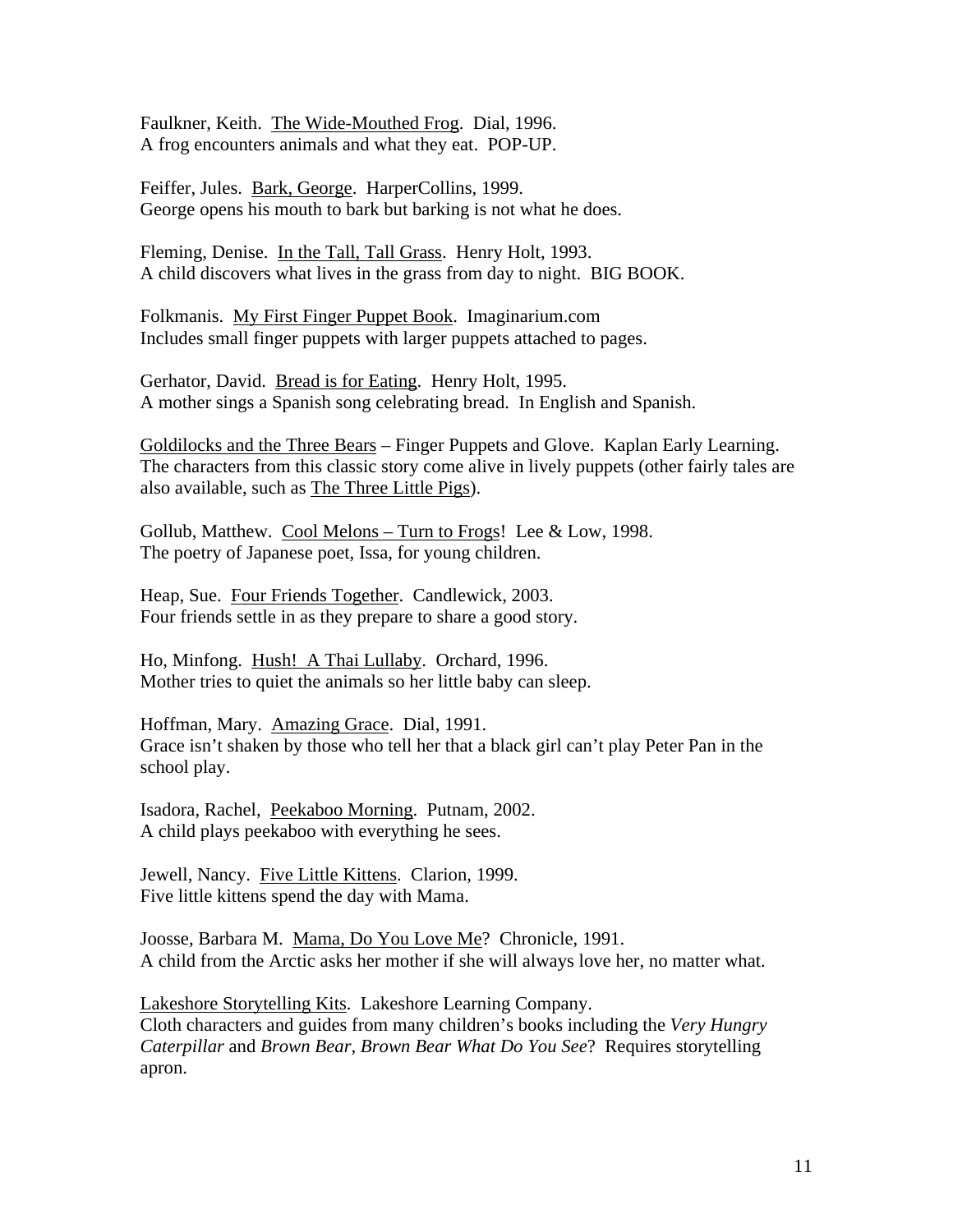Lopez, Loretta. The Birthday Swap. Lee & Low, 1999. A Mexican American girl looks for the perfect birthday gift for her sister and ends up with a big surprise of her own.

Mackall, Dandi Daley. Are We There Yet? Dutton, 2003. The family trip is chronicled in bouncy, colorful language and illustrations.

Mannis, Celeste Davidson. One Leaf Rides The Wind: Counting In A Japanese Garden. Viking, 2002.

In Haiku, a young girl describes what she sees in a Japanese garden.

Martin, Bill. Brown Bear, Brown Bear, What Do You See? HBJ School, 1999. Children will ask for this classic again and again while learning colors and prediction. BIG BOOK.

Mayo, Margaret. Dig, Dig, Digging. Henry Holt, 2002. Any lover of large vehicles will sit still numerous times for this book.

McBratney, Sam. Guess How Much I Love You? Candlewick, 2003. A father and son recipricate each other's love. BIG BOOK.

Kate McMullan. I Stink!Joanna Cotler/HarperCollins, 2002. A garbage truck tells all about what it does while we sleep.

Melmed, Laura Krauss. Little Oh. Lothrop, Lee & Shepard, 1997. A mother is separated from her little girl who she made from paper.

Middleton, Charlotte. Do You Still Love Me? Candlewick, 2003. Anna brings home a baby chameleon and her dog, Dudley, is not too happy about it.

Monkey Business Set. Kaplan Early Learning Company. Includes boardbook, monkeys, monkey mitt, and storytelling board with props for the story *Five Little Monkeys Jumping on the Bed*.

Mora, Pat. Confetti: Poems for Children. Lee & Low, 1999. The beauty of the Southwest is told through the eyes of a young Mexican American girl.

Murphy, Mary. I Kissed the Baby. Candlewick, 2003. All the animals are excited about the arrival of a new baby.

Nikola-Lisa, W. Bein' With You This Way. Lee & Low, 1994. A playground rap that introduces young readers to how people are different and yet the same.

Nikola-Lisa, W. Summer Sun Risin'. Lee and Low, 2002. A boy loves helping out around the farm.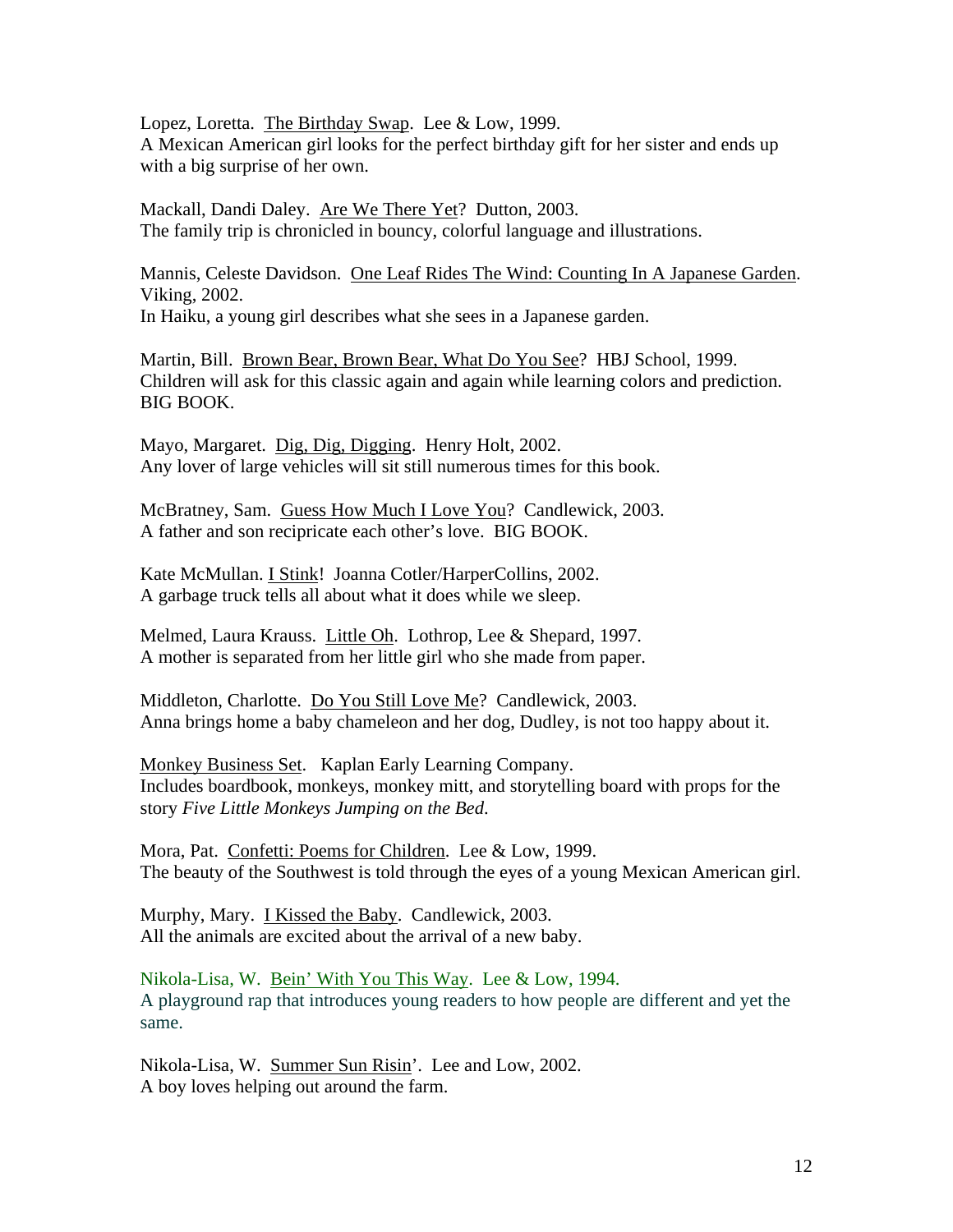Numeroff, Laura. If You Give a Mouse a Cookie. HarperTrophy, 1996. Just watch what happens when you offer a mouse a cookie. BIG BOOK.

Opie, Iona. My Very First Mother Goose. Candlewick, 1996. Seventy Mother Goose tales illustrated by Rosemary Wells.

Prater, John. Again! Barrons, 20002. Baby bear tries grandfather's patience with "Again, Again!"

Prelutsky, Jack. Read-Aloud Rhymes for the Very Young. Random, 1986. A delightful collection of modern verse for young children.

Rosen, Michael. We're Going On a Bear Hunt. MacMillan, 1989. A father and his children march merrily off in search of a bear.

Russo, Marisabina. Come Back, Hannah! Greenwillow, 2001. Toddler Hannah is off and crawling, much to Mom's frustration.

Ryder, Joanne. My Father's Hands. Morrow, 1994. A father and his daughter explore their garden and what grows in it.

Shannon, David. No, David! Scholastic, 1998. No! doesn't mean a child is not loved and cherished.

Simont, Marc. The Stray Dog. HarperCollins, 2001. A family encounters a stray dog on a picnic and return to adopt him.

Spinelli, Jerry. My Daddy and Me. Alfred A. Knopf, 2003. A young dog talks about all the things he enjoys doing with his dad.

Stewart, Sarah. The Library. Farrar Straus Giroux, 1995. Book-lover Elizabeth has so many books she starts her own library.

Swamp, Chief Jake. Giving Thanks: A Native American Good Morning Message. Lee & Low, 2003.

A traditional Iroquois celebration of the beauty and spirit of Mother Earth, as told by a contemporary Mohawk chief.

Taback, Simms. Joseph Had a Little Overcoat. Viking, 1999. Joseph's coat becomes many other things as each ages and falls apart.

Tafuri, Nancy. You are Special, Little One. Scholastic, 2003. Animals ask their parents what is so special about them.

Thomas, Joyce Carol. Crowning Glory: Poems. HarperCollins, 2002. African American women and girls celebrate their hair.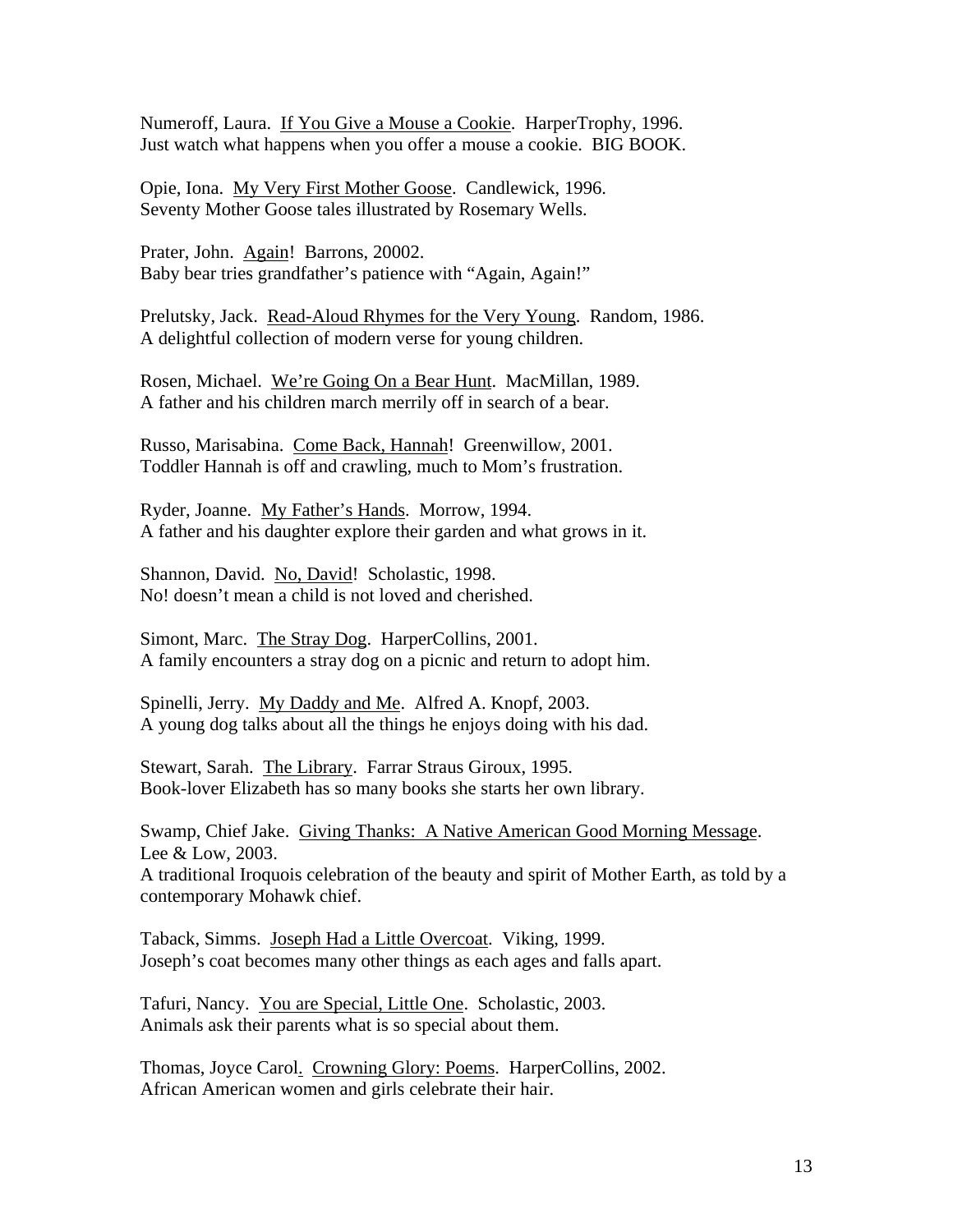Three Little Pigs (with finger puppets). Cartwheel, 1999. The book can convert into a stage so children can act out the story.

Viveros Lee, Hector. I Had a Hippopotamus. Lee & Low, 1999. A box of animal crackers inspires a Mexican American boy to imagine what he would do if the animals were real.

Waddel, Martin. Can't You Sleep, Little Bear? Candlewick, 1995. A classic of every child's fears when going to bed. BIG BOOK.

Wells, Rosemary. Max's Dragon Shirt. Viking, 2002. Little bunny, Max, wanders his sister at the store. (see all of the *Max* books by Wells).

Williams, Sue. I Went Walking. Harcourt, 1991. A child identifies the different colors of animals. BIG BOOK.

Williams, Vera. More More More, Said the Baby. Greenwillow, 1990. A Caucasian, African, and Asian parent with their babies.

Wood, Audry. King Bigood's in the Bathtub. Harcourt, 1993. King Bigood is in the bathtub and he won't get out. BIG BOOK.

Wood, Audry. The Napping House. Harcourt, 1991. A flea sends off a chain reaction during a nap. BIG BOOK.

Yolen, Jane. Hoptoad. Silver Whistle, 2003. A father and his son on a drive encounter a toad trying to cross the road.

Young, Ed. Seven Blind Mice. Philomel, 1992. An Indian folktale of seven blind mice and an elephant.

Other books and book sets: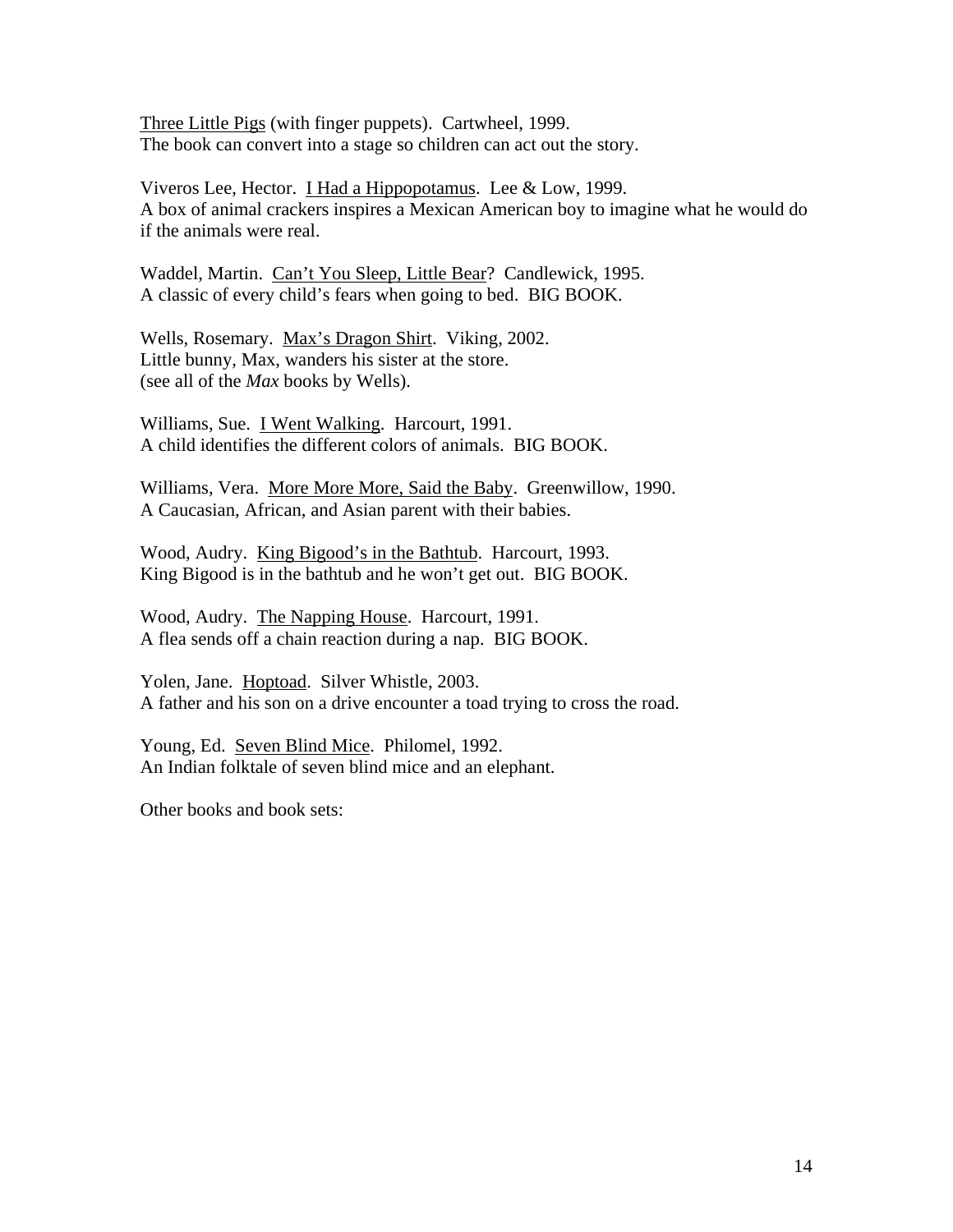#### **TODDLERS AND PRESCHOOLERS – AUDIO-VISUAL**

Aesop's Fables. HBO Home Video, 1986. Video. Bill Cosby portrays Aesop and tells the story of the tortoise and the hare to two children.

African Lullaby. Ellipsis Arts, 1999. CD. Various artists perform lullabies in the traditional languages of 10 countries.

Alphabet Jungle Game – Sesame Street. Sony Wonder, 1998. VHS and DVD. Elmo, Zoe, and Terry find the letters of the alphabet growing on trees.

Arthur series. Random House, various dates. VHS and DVD. Arthur, D.W., and Mom and Dad in various adventures including chicken pox and a new baby.

Between the Lions: The Complete Collection. WGBH Boston, 2000. Video. The whole cast of the popular PBS series is here with songs and stories.

Blue's Clues series. Paramount, various dates. VHS and DVD. Blue and her friend Steve explore all kinds of things in their world.

Bouncin' With Mother Goose. Re-Bop, 2002. Cassette. Fifty songs and play-rhymes from sweet to groovin'.

Clifford the Big Red Dog. Scholastic, various dates. Video and DVD. Clifford is here in 15 episodes from Here Comes Clifford to Look Out Clifford.

Child's Celebration of Silliest Songs. Music for Little People, 1999. CAS and CD. Fun and silly songs for children of all ages.

Child's Celebration of the World. Music for Little People, 1998. CD. Songs and music from around the globe.

Dance Along! – Sesame Street. Sony Wonder, 2003. DVD. Bert, the Count, Hoots the owl, and the gang get together and demonstrate nine of their favorite dances.

Disney's Greatest, Vol. 1 and 2. Walt Disney Records, 2001. CD. Some of Disney's classics in two volumes for the kids in all of us!

Dr. Seuss series. Sony, various dates. VHS and DVD. Many of the Seuss classics on VHS and DVD for kids of all ages.

Elmo's World series. Sony Wonder, various dates. VHS and DVD. Elmo has a sing-along, discovers birthdays and babies, and the wild, wild west.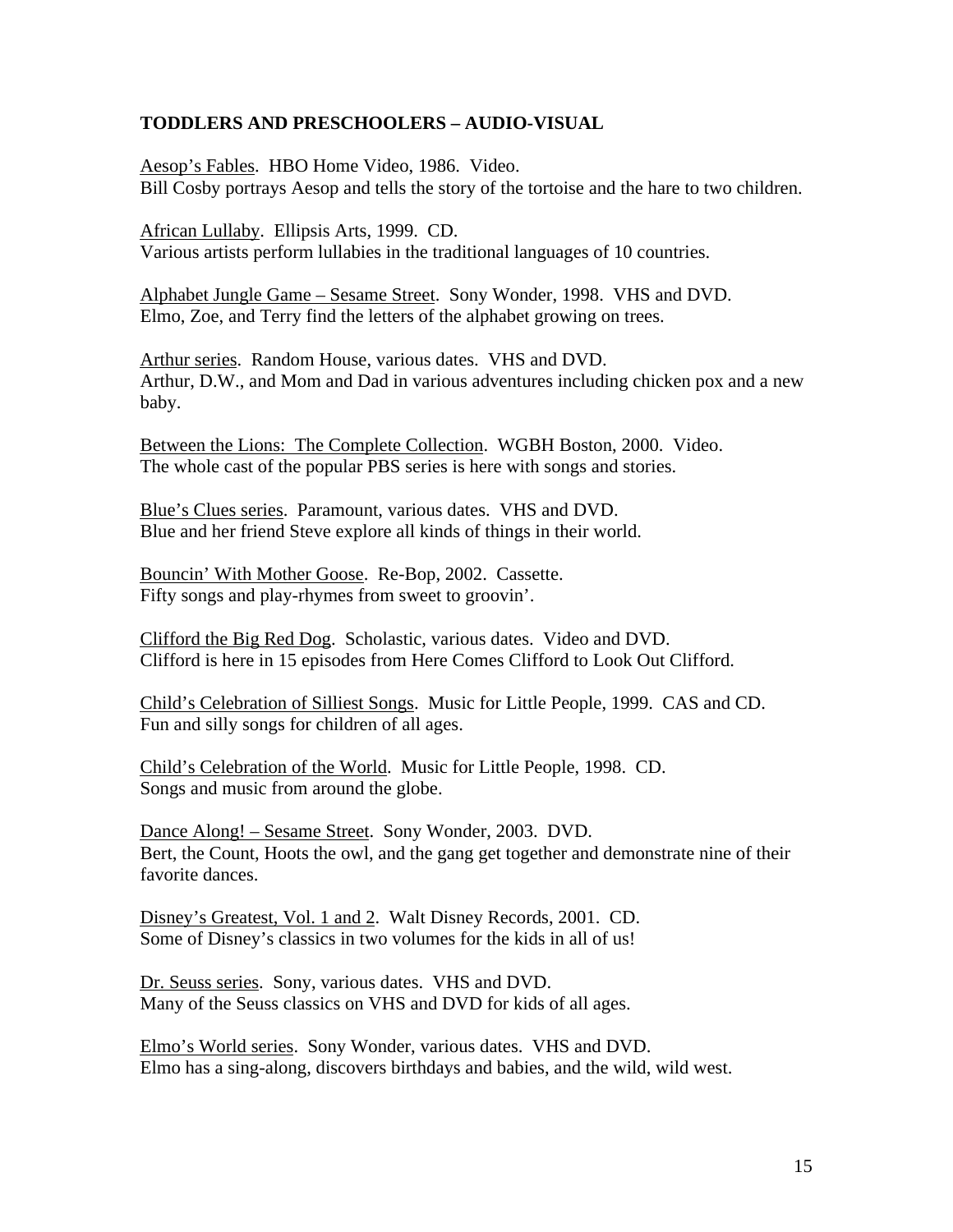Feldman, Jane. Teaching Tunes Audio CD and Mini-Books Set: Favorite Songs: 12 Best-Loved Children's Songs With Sing-Along Mini-Books That Build Early Literacy Skills. Teaching Resources, 2002.

Help kids build early reading skills with 12 of their favorite songs on CD, such as Old MacDonald, London Bridge, and Itsy-Bitsy Spider. Includes reproducible mini-books with song lyrics and adorable illustrations that support the text.

Fingerplays and Footplays. National Educational Systems, Inc., 1998. Video. Lyrics and instructions to nine activity songs.

*Greg and Steve* (cassette and CD). National Educational Systems, Inc., various. *We All Live Together, On the Move, Kids in Motion*, and others.

*Hap Palmer* (cassette and CD). National Educational Systems, Inc., various. *Learning Basic Skills Through Music, Feel of Music, Animal Antics*, and others.

Hickman, Sara. Toddler. Big Kids, 2001. CD. Using English, French, Spanish, Hindi, Dutch, and Hebrew, toddlers learn about counting, colors, animals and more.

Kids' Favorite Songs, I and II – Sesame Street. Sony Wonder, 1999 and 2001. DVD. Elmo and his pals take recommendations for some of kid's favorite songs.

Kidsongs. My Favorite Kidsongs Collection. Image, 2002. CD. Over 100 well-known songs performed by the Kidsong Kids.

Latin Lullaby. Ellipsis Arts, 1998. CD. Lullabies from Mexico, Brazil, Spain, and other countries.

Magic School Bus series. Kid Vision, various dates. VHS and DVD. Ms. Frizzle and the kids take on many fun and exciting adventures.

Multi-Instrumental Classroom Sets (for 15, 25 or 35-player sets). National Educational Systems, Inc. Kids can play their own music with these class sets.

*Raffi* (cassette and CD). National Educational Systems, Inc., various. *Singable Songs, Baby Beluga, Corner Grocery Store*, and others.

Read-Along Book and Cassette Sets (*Time for Rhyme, Nursery Rhymes, Seasonal Bests, Characters Kids Love!* and *Curious George*). National Educational Systems, Inc., various. CAS/BOOK.

Reggae for Kids: Movie Classics. Ras Records, 2001. CAS and CD. Jamaica's finest musicians present some Disney movie classics.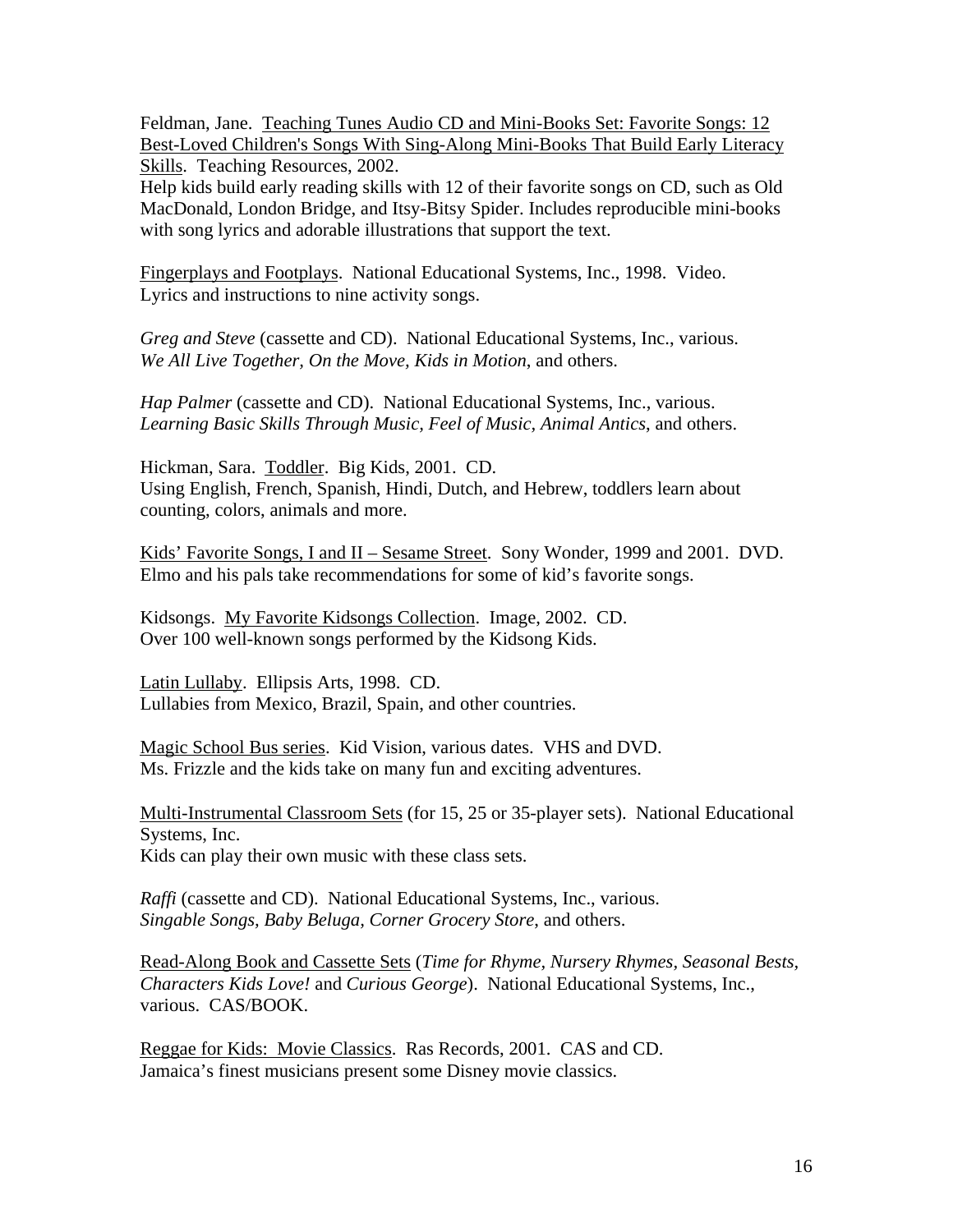Richard Scarry's Best ABC Video Ever! Sony Wonder, 1989. Video and DVD. Huckle Cat and his Busytown classmates present in alphabet in 26 stories.

Seeger, Pete. American Folk, Game & Activity Songs for Children. Smithsonian Folkways, 2000. CD. Classic songs including "This Old Man" and "Ring-Around-the-Rosy".

Silly Songs and Funny Dances – Teletubbies. PBS Home Video, 2001. VHS and DVD. Dance and sing-along with Teletubbies. See other Teletubby videos/DVDs as well.

Storysacks (*Big Hungry Bear, Mrs. Honey, Old Lady Who Swallowed a Fly*). National Educational Systems, Inc., various. A large cloth bag with a picture book, props audio tape, game and supporting materials.

Veggie Tales, series. Chordant Music Group, various. CAS and CD. Sing-along with Bob and Larry.

Other audio-visual: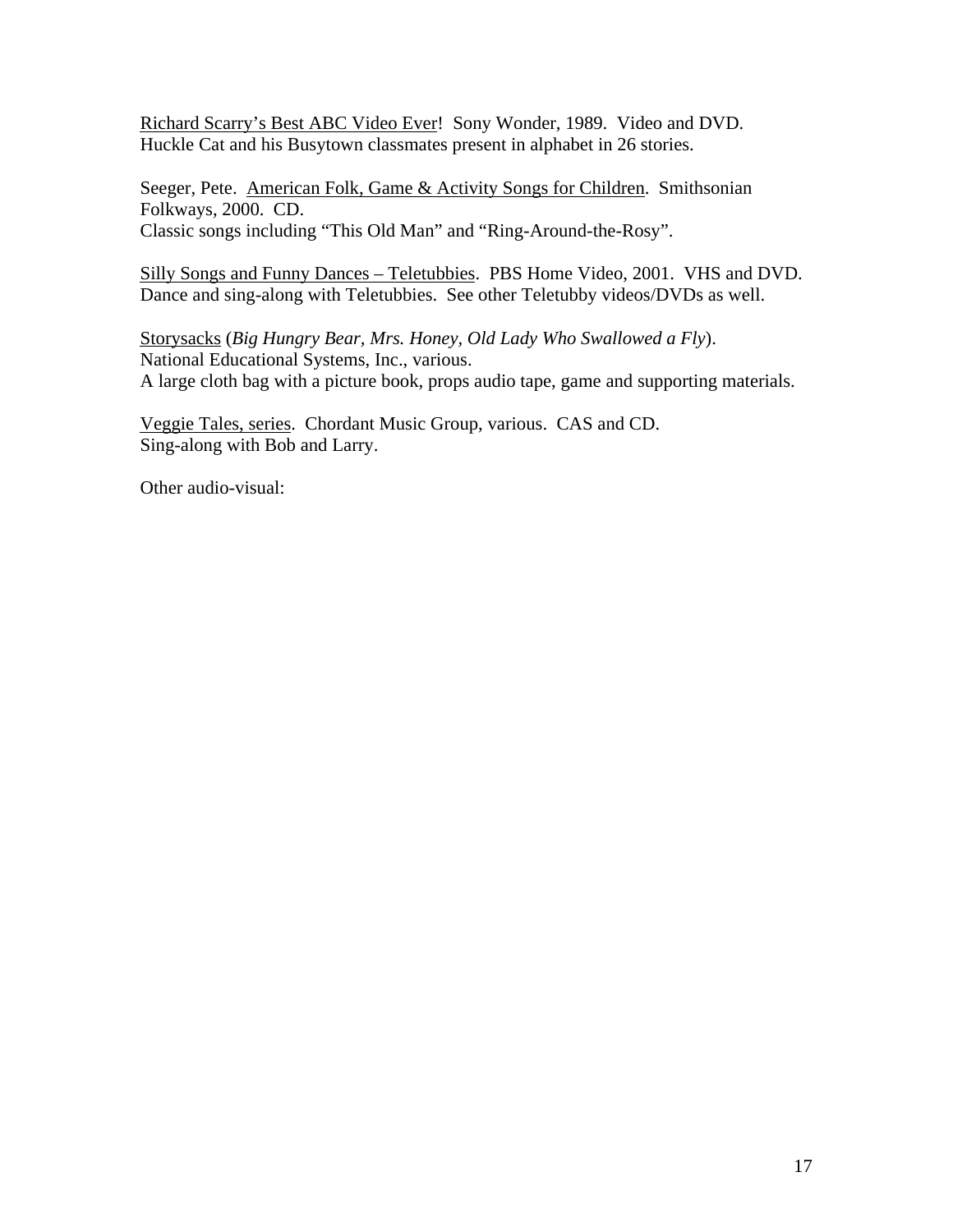## **TODDLERS AND PRESCHOOLERS – RESOURCES FOR ADULTS**

(see also the books listed under *Babies and Infants – Resources for Adults*).

Catlin, Sylvia. Toddlers Together and More Toddlers Together. Gryphon, 1994 and 1996.

Children's activities are organized by themes and season; each one lists skills, suggested language (specific activity words), materials needed, activity description and ways to engage the class.

Charner, Kathy, ed. The Giant Encyclopedia of Theme Activities for Children 2 to 5: Over 600 Favorite Activities Created by Teachers and for Teachers. Gryphon House, 1993.

48 popular themes and over 600 classroom-tested activities actively engage children's imaginations and provide many months of learning fun

DeSalvo, Nancy. Beginning with Books: Library Programming for Infants, Toddlers and Preschoolers. Library Professional Publications, 1993.

"Library" programs can be developed and presented at day care and school as well.

Feldman, Jean Dr. Ready, Set, Read! Crystal Springs Books, 1999. Getting kids interested in reading and trying it on their own.

Feller Bauer, Caroline. Leading Kids to Books Through Puppets. American Library Association Editions, 1997.

Bauer explains how to use puppets to introduce a wide variety of literature.

Fiore, Carole D. Programming for Young Children: Birth through Age 5. American Library Association, 1996.

While appealing mainly to librarians, this book is valuable to anyone who plans reading/literacy programs for the very young.

Frankel Houser, Jill. Science Play!: Beginning Discoveries for 2-To 6-Year-Olds. (Williamson Little Hands Series) Williamson Publishing, 2003. Hauser's guide contains 65 activities to encourage children to "Guess," "Test," and "Find out."

Gillespie, John. Best Books for Children, Preschool through Grade Six. Libraries Unlimited, 2001.

23,000 titles based on recommendations from five reviewing sources such as *Booklist.* Each entry includes author, illustrator (if pertinent), title, grade span, year, publisher, price (in 2001), ISBN, number of pages, brief annotation, review citations, and Dewey number if applicable.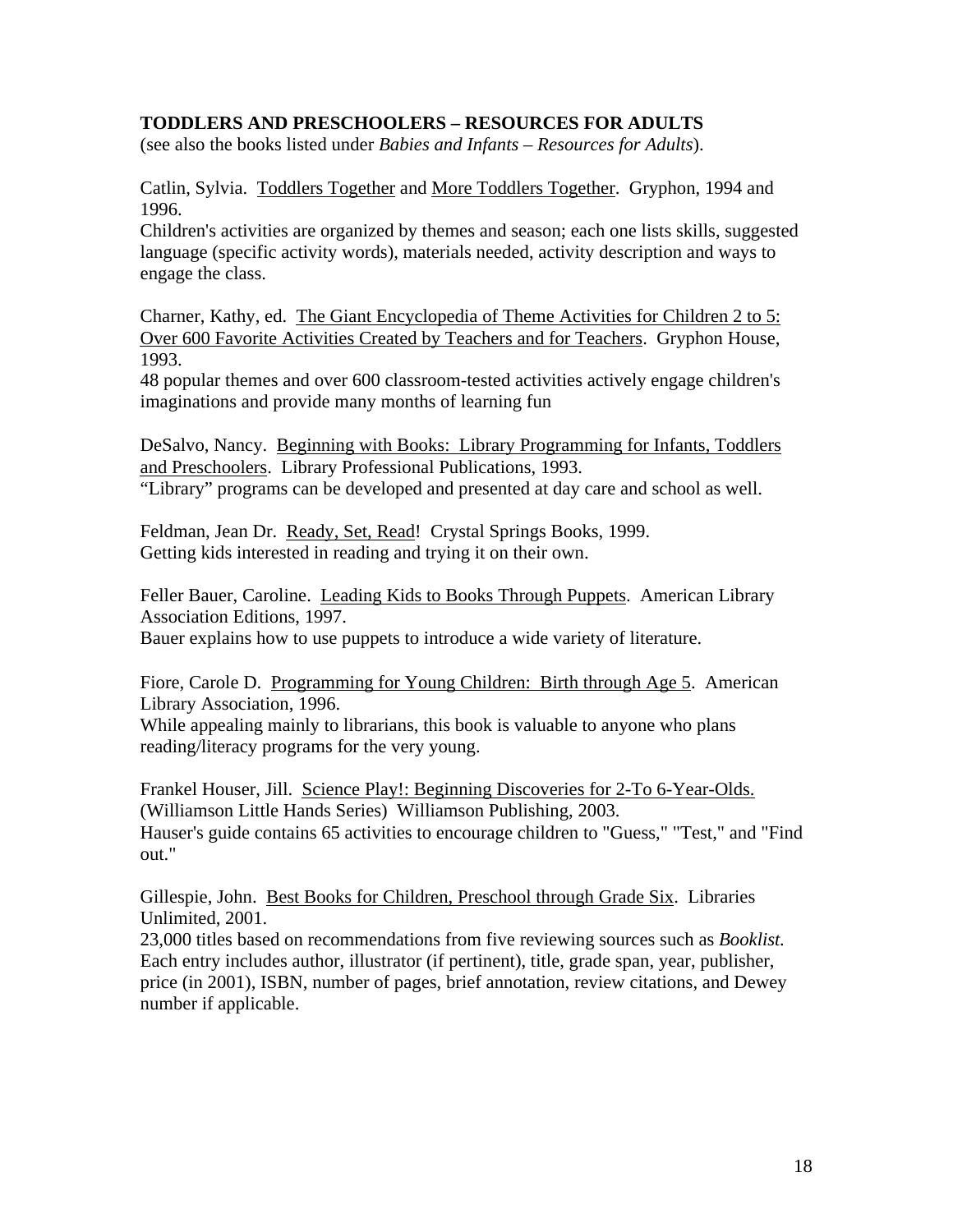Gould, Patti. The Inclusive Early Childhood Classroom: Easy Ways to Adapt Learning Centers for All Children. Gryphon House, 1999.

The book is organized by various diagnoses as well as specific learning situations found in most preschools-circle time, snack, various centers, etc

Herr, Judy. Creative Resources for the Early Childhood Classroom. Delmar Learning, 2003.

Handbook includes more than one hundred activities complementing a variety of themes that make learning interesting and challenging for young children

Hill, Sandi. Developing Literacy Using Reading Manipulatives. Creative Teaching Press, 1997.

Children make, build and manipulate letters, words, and sentences.

Lima, Carolyn. A to Zoo: Subject Access to Children's Picture Books. Greenwood, 2001.

The material is divided into five sections: subject headings (1,200!), subject guides, bibliographic guides, title indexes, and illustrator indexes.

MacDonald, Sharon. Squish, Sort, Paint & Build. Gryphon House, 1996. *Squish, Sort, Paint, and Build* provides a wealth of activities to keep young children actively involved in play.

Miller, Regina. The Developmentally Appropriate Inclusive Classroom in Early Childhood Education. Delmar Learning, 1995.

This book is intended to meld the practices of early childhood education and early childhood special education into a format that promotes and supports the practice of inclusion

Raines, Shirley. Story S-t-r-e-t-c-h-e-r-s(r) for Infants, Toddlers and Twos : Experiences, Activities, and Games for Popular Children's Books. Gryphon, 2002. Contains 80 age-appropriate children's books and 240 ways to stretch the stories in new ways to enhance the learning process.

Rebello Britto, Pia. The Role of Family Literacy Environments in Promoting Young Children's Emerging Literacy Skills. Jossey-Bass, 2001. Learn which family literacy activities and processes most contribute to children's emerging literacy.

Renfro, Nancy. Puppetry in Early Childhood Education. Nancy Renfro Studios, 1982. How to introduce and use puppets with preschool children. (see other Renfro books and puppets).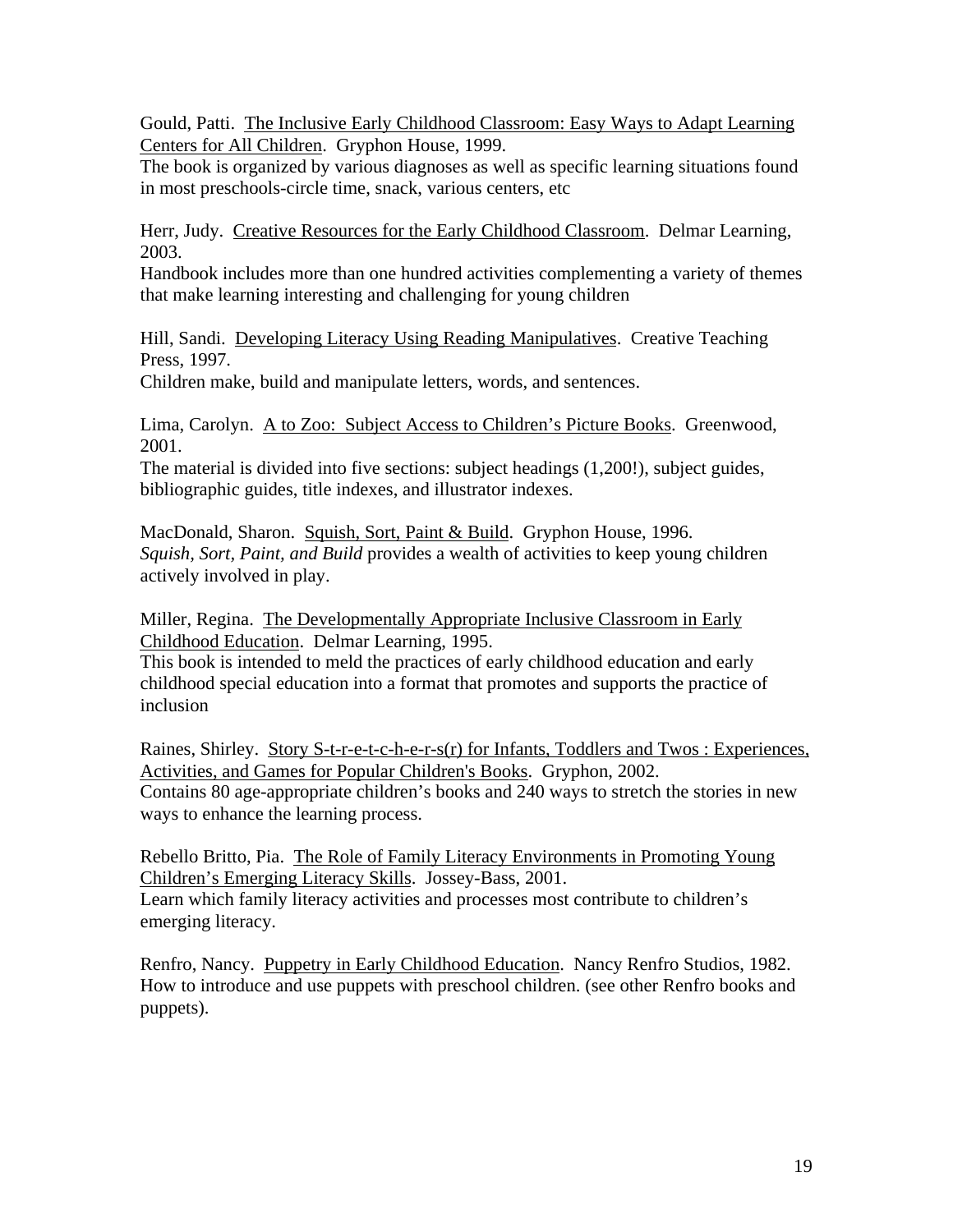Schiller, Pamela. The Complete Daily Curriculum for Early Childhood : Over 1200 Easy Activities to Support Multiple Intelligences and Learning Styles. Gryphon House, 2002. With more than 1,200 activities and ideas to engage multiple intelligences, assessment tools, and a comprehensive appendix of songs, stories, games and dances, props, recipes, patterns, chants, rhymes, and arts and crafts.

Schiller, Pamela. The Complete Resource Book: An Early Childhood Curriculum With over 2000 Activities and Ideas! Gryphon House, 1998. Simple yet detailed activities for everyday.

Schiller, Pamela. Where is Thumbkin? Over 500 Activities to Use With Songs You Already Know. Gryphone House, 1993. Arranged chronologically from September to August, the book includes six or eight themes per month.

Schlosser, Kristin G. Building Literacy with Interactive Charts: AA Practical Guide for Creating 75 Engaging Charts from Songs, Poems, and Fingerplays (Grades PreK-2). International Thomson Publishing, 1999.

Stetson, Emily. Little Hands, Fingerplays & Action Songs: Seasonal Activities & Creative Play for 2 - To 6-Year-Olds. (Williamson Little Hands Series). Williamson Publishing, 2003.

This resource is packed with fingerplays, crafts, songs, games, and snippets of information arranged by season.

Totline Staff. 1001 Rhymes and Fingerplays. Warren Pub House, 1994. Rhymes and fingerplays for preschoolers.

Trezzo Braren, Loretta. Fun With My 5 Senses: Activities to Build Learning Readiness. (Williamson Little Hands Series). Williamson Publishing, 2003. Easy-to-follow outdoor and indoor activities encourage listening skills, awareness, and imagination.

Other resources for adults: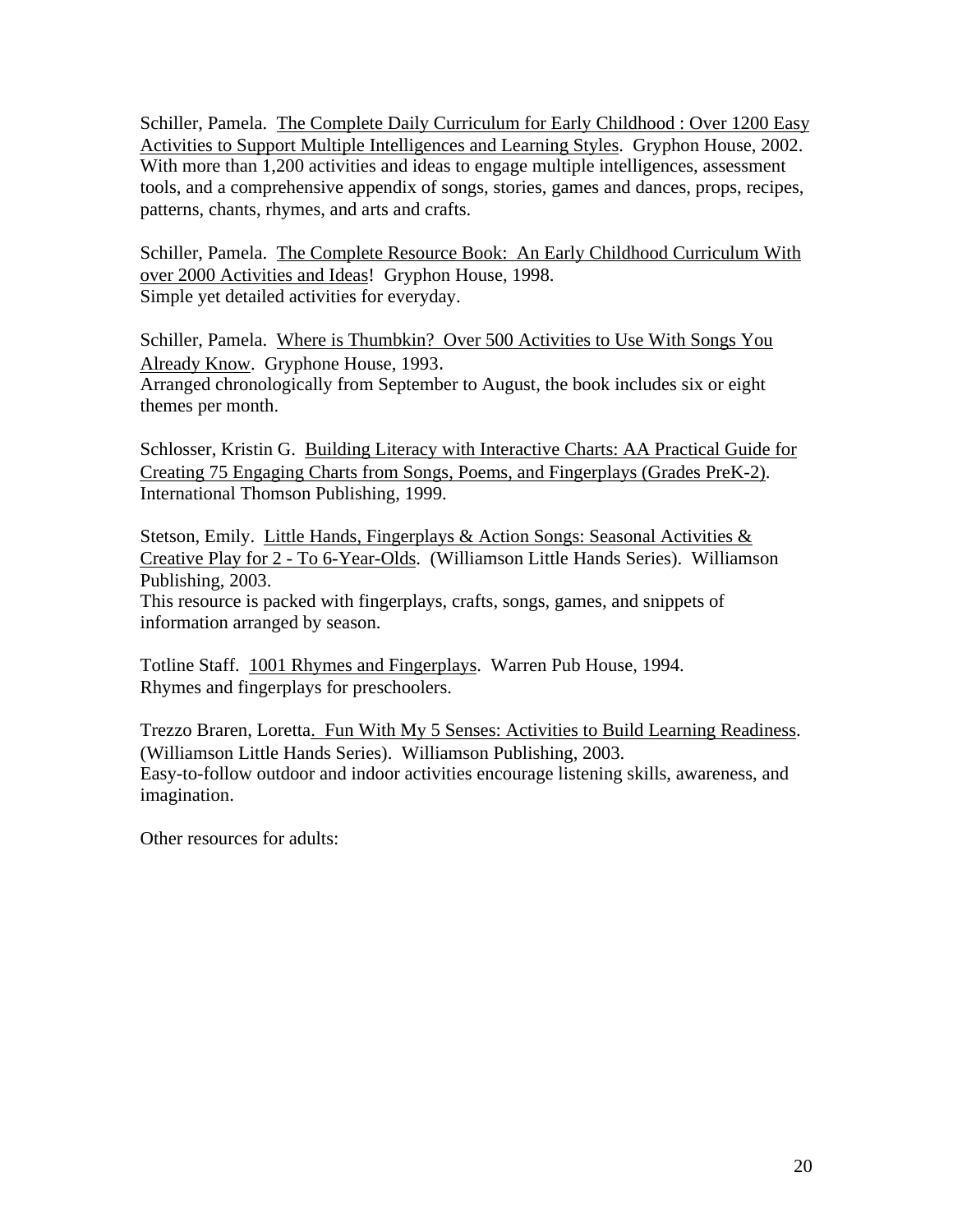# **TODDLERS AND PRESCHOOLERS - WEBSITES**

Lakeshore Learning http://www.lakeshorelearning.com

Kaplan Early Learning Company http://www.kaplanco.com/index.asp

Discount School Supply. http://www.discountschoolsupply.com/default.asp

National Educational Systems, Inc. http://www.shopnes.com

Sisters in Stitches (makers of flannel board stories and puppets) http://www.sisters-in-stitches.com/

Multnomah County Library (Portland, OR) http://www.multcolib.org/kids/index.html

The Idea Box http://www.theideabox.com/

PBS for Kids http://pbskids.org/

Literacy Resources for Young Children – Michigan Teacher Network http://mtn.merit.edu/resources/early/literacy\_resources\_for\_young\_children.html

Crafts for Kids http://www.enchantedlearning.com/crafts/

Folkmanis Puppets http://www.folkmanis.com/

Gryphon House http://www.ghbooks.com/

Judy and David Songbook http://www.judyanddavid.com/

Kidzsing Garden of Songs http://www.gardenofsong.com/

Story Arts Online http://www.storyarts.org/